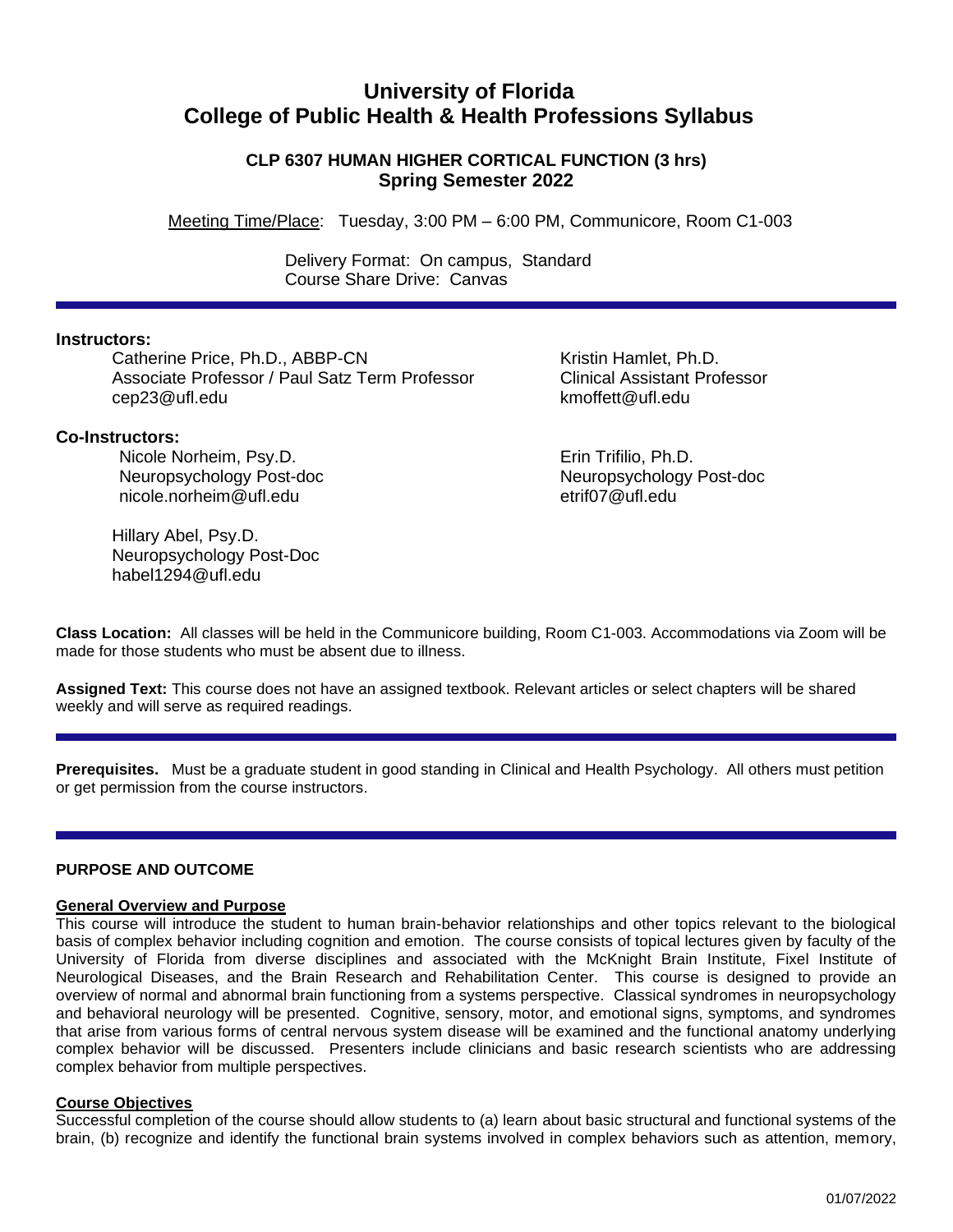language, spatial ability, and emotion, (c) develop the ability to recognize the major signs and symptoms of CNS impairment, and (d) develop an appreciation of the complexity of higher brain functions, both cognitive and emotional.

#### **Relation to Program Outcomes**

This course is part of the clinical and health psychology curriculum. Increased understanding of foundational knowledge in the fields of psychology, behavioral neurology, neuroscience and neuropsychology and its relationship to contemporary issues will improve both research and clinical missions of the field.

# **DESCRIPTION OF COURSE CONTENT**

#### **Course Format**

This course will be conducted in the form of lectures by pre-eminent scientists, preceded by brief introductory reviews of relevant neuroanatomy, neurochemistry, and/or neuropharmacology by course instructors. Each class will involve 1-2 designated faculty leaders with selected relevant readings on the topic of question. *If available*, power points will be provided in advance or after the lecture given by a faculty presenter. However, depending on nature of presentation, some faculty may prefer not to share their personal work products and others do not use powerpoint for teaching purposes. You are responsible for learning the course materials, regardless of whether a handout is available from an individual lecturer. Presentation by faculty will be followed by a brief quiz on the lecture topics, including information from required readings.

#### **Course Materials & Required Readings**

The assigned readings for this course are available via UF's Canvas platform. Readings will consist of articles or chapters that will be available electronically in pdf form. Make sure that you have a working email address. If your email address changes or you miss the first day of class, it will be your responsibility to contact Dr. Hamlet or Dr. Price with your desired email address in order to receive notification about changes in course readings.

#### **Location and Times**

Class will meet Tuesdays in the Communicore building (Room C1-003) from 3:00-6:00 PM. Please be on time.

### **ACADEMIC REQUIREMENTS AND GRADING**

#### **Course Requirements, Evaluation, and Grading**

Enrolled students are expected to attend weekly classes, complete weekly assigned readings **prior to class**. The exception is class 1. There will be a take home midterm exam and a final exam. The midterm will assess knowledge of material discussed through March 1st (the first 7 classes), and the final exam will be comprehensive. At the close of each class (from 5:45-6pm) will be a weekly quiz that is based on assigned readings and lecture material from that class.

*Weekly Quizzes*. A brief 5-10 question quiz will occur at the end of each class. Questions are short-answer or multiple choice/true-false and based on assigned readings or lecture content. There will be total of 12 quizzes starting with Class 2 (i.e., Classes 2-12), with students having the option to drop two quizzes of their choice for any reason (i.e., inability to attend class due to traveling, illness, low grade). The 10 quizzes you select will account for 20% of your grade.  $(i.e., each quiz = 2\%).$ 

*Mid-Term and Final Exams*: The midterm and final exams will be a combination of multiple choice, odd-man out, short essays and other types of short-answer formats. The content of these exams is based on lectures, readings, and class discussion.

#### Summary of Grading

The final grade will be determined according to the students' scores on weekly quizzes (20%), Midterm exam (worth 40% of the total grade), and the Final exam (worth 40% of the final grade).

| Weekly Quizzes | 20% |                    |
|----------------|-----|--------------------|
| Midterm Exam   | 40% | Due March 8, 2022  |
| Final Exam     | 40% | Due April 26, 2022 |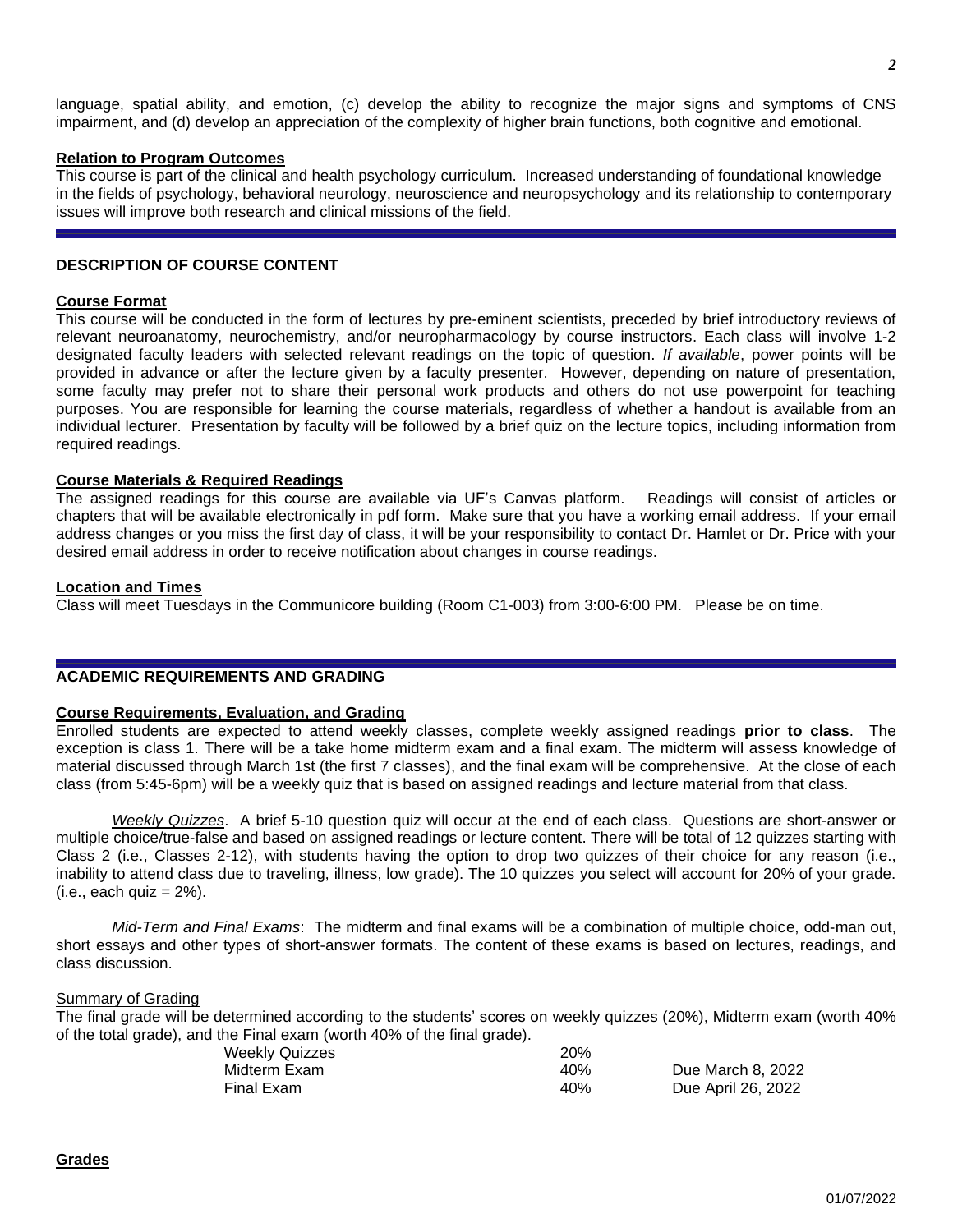Scores will be rounded to the nearest percent (rounded up or down, whichever is closest) for grade determination in accordance with the grading table below:

| % of .        | 93%- | 90%- | $27% -$ | 83%- | 80%- | 77%-    | 73%- | 70%- | 67%- | 63%- | 60%- | <b>Below</b> |
|---------------|------|------|---------|------|------|---------|------|------|------|------|------|--------------|
| points earned | 100% | 92%  | 89%     | 86%  | 82%  | 79%     | 76%  | 72%  | 69%  | 66%  | 62%  | 60%          |
| Letter Grade  |      |      | D٦      |      | ↩    | ∽<br>ີ~ |      |      | +ر   |      |      |              |

Below is table linking letter grades to grade points. Please be aware that a C- is not an acceptable grade for graduate students. The expectation is that the grade for all 'neuropsychology' courses is at least B- or above. The GPA for graduate students must be 3.0 in all 5000 level courses and above to graduate.

| ∟etter<br>$\sim$<br>Grade |              | -                    | в۰             |     | ÷.                         |                |                |     | - س           |       |               | -   | WF  |     | NG. | ו-ר |
|---------------------------|--------------|----------------------|----------------|-----|----------------------------|----------------|----------------|-----|---------------|-------|---------------|-----|-----|-----|-----|-----|
| - -<br>Grade<br>Points    | 41. I<br>−.∿ | $\sim$<br>h<br>י ∪.ט | $\sim$<br>v.vu | 3.0 | $\sim$<br>. .<br><u> v</u> | $\sim$<br>ںں.ے | ח נ<br><u></u> | .67 | $\sim$<br>…ບ∪ | . . v | $\sim$<br>U.b | U.U | 0.C | u.c | v.v | ◡.  |

For greater detail on the meaning of letter grades and university policies related to them, see the Registrar's Grade Policy regulations at<https://gradcatalog.ufl.edu/graduate/regulations/>

#### **Policy Related to Class Attendance**

Attendance and class participation is required. Students needing to miss class for personal (i.e., illness, death, etc.) or professional reasons should consult with Dr. Hamlet and Dr. Price **prior to the date** on which they will be unable to attend. Remote access will be available via zoom for those students who cannot attend in-person due to illness or quarantine. Efforts will be made to record these class lectures as well (more information forthcoming).

*.*

#### **Policy Related to Make-up Exams or Quizzes**

Students are allowed to drop 2 of the 12 quizzes for any reason, including illness or travel.

Excused absences must be consistent with university policies. <https://gradcatalog.ufl.edu/graduate/regulations/>

#### **Policy Related to Guests Attending Class:**

Only registered students are permitted to attend class. However, we recognize that students who are caretakers may face occasional unexpected challenges creating attendance barriers. Therefore, by exception, a department chair or his or her designee (e.g., instructors) may grant a student permission to bring a guest(s) for a total of two class sessions per semester. This is two sessions total across all courses. No further extensions will be granted. Please note that guests are **not** permitted to attend either cadaver or wet labs. Students are responsible for course material regardless of attendance.

# **STUDENT EXPECTATIONS, ROLES, AND OPPORTUNITIES FOR INPUT**

#### **Expectations Regarding Course Behavior**

By definition, this graduate course relies on active intellectual engagement and discussion among all students enrolled in this class. By nature, intellectual disagreements are valued, welcomed, and encouraged, but must be courteous and respectful. **Electronic devices may be used during class for course-related activities only.**

#### **Academic Integrity**

Students are expected to act in accordance with the University of Florida policy on academic integrity. As a student at the University of Florida, you have committed yourself to uphold the Honor Code, which includes the following pledge:

#### "We, the members of the University of Florida community, pledge to hold ourselves and our peers to the highest **standards of honesty and integrity**."

You are expected to exhibit behavior consistent with this commitment to the UF academic community, and on all work submitted for credit at the University of Florida, the following pledge is either required or implied:

#### **"On my honor, I have neither given nor received unauthorized aid in doing this assignment."**

It is your individual responsibility to know and comply with all university policies and procedures regarding academic integrity and the Student Honor Code. Violations of the Honor Code at the University of Florida will not be tolerated.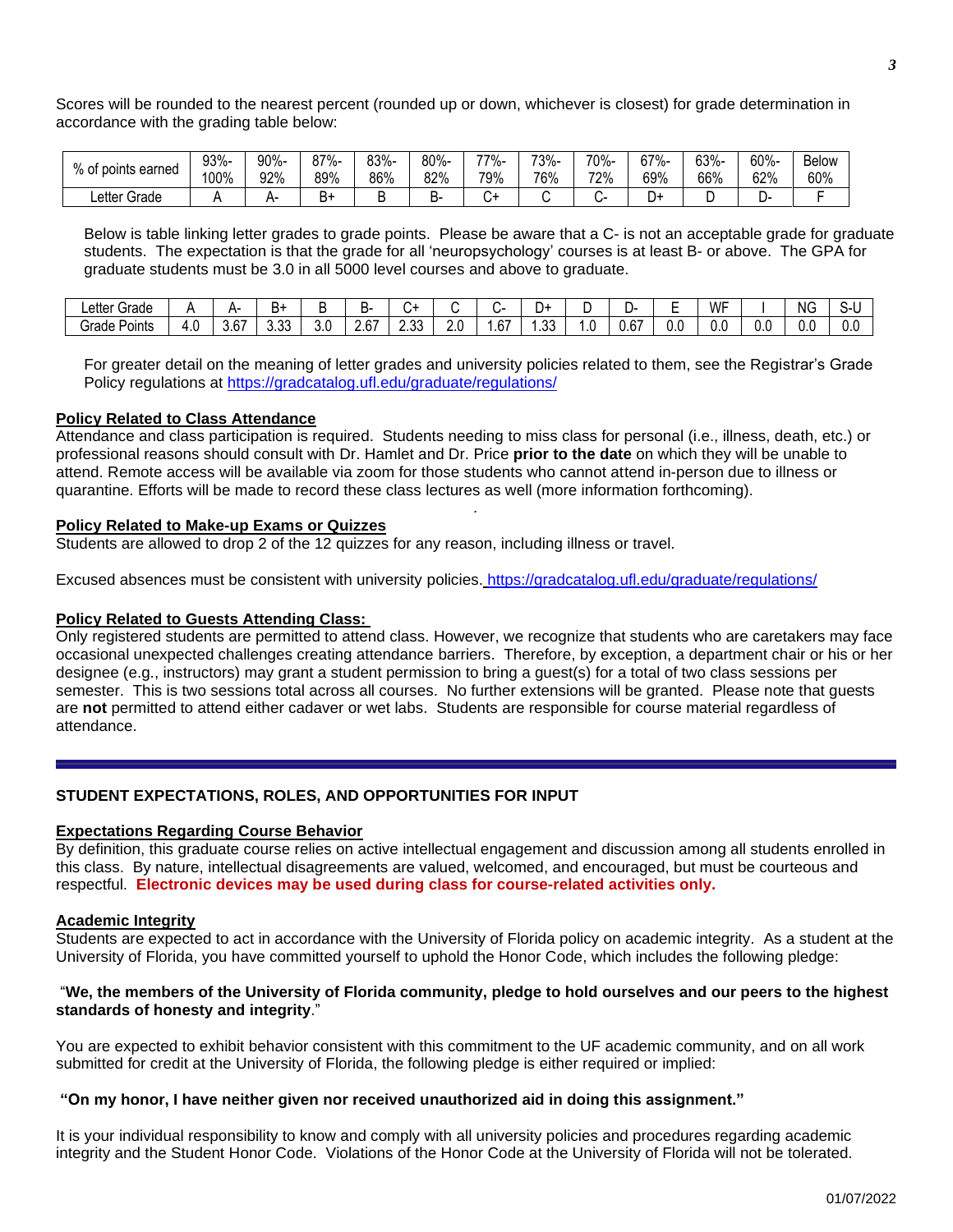Violations will be reported to the Dean of Students Office for consideration of disciplinary action. For additional information regarding Academic Integrity, please see Student Conduct and Honor Code for additional details: <https://www.dso.ufl.edu/sccr/process/student-conduct-honor-code/>

Please remember cheating, lying, misrepresentation, or plagiarism in any form is unacceptable and inexcusable behavior.

#### **Online Faculty Course Evaluation Process**

Students are expected to provide professional and respectful feedback on the quality of instruction in this course by completing course evaluations online via GatorEvals. Guidance on how to give feedback in a professional and respectful manner is available at [https://gatorevals.aa.ufl.edu/students/.](https://gatorevals.aa.ufl.edu/students/) Students will be notified when the evaluation period opens, and can complete evaluations through the email they receive from GatorEvals, in their Canvas course menu under GatorEvals. Summaries of course evaluation results are available to students at [https://gatorevals.aa.ufl.edu/public](https://gatorevals.aa.ufl.edu/public-results/)[results/.](https://gatorevals.aa.ufl.edu/public-results/)

#### **SUPPORT SERVICES**

# **Accommodations for Students with Disabilities**

If you require classroom accommodation because of a disability, it is strongly recommended you register with the Dean of Students Office [http://www.dso.ufl.edu](http://www.dso.ufl.edu/) within the first week of class or as soon as you believe you might be eligible for accommodations. The Dean of Students Office will provide documentation of accommodations to you, which you must then give to course instructors to receive accommodations. Please do this as soon as possible after you receive the letter. Students with disabilities should follow this procedure as early as possible in the semester. The College is committed to providing reasonable accommodations to assist students in their coursework.

#### **Counseling and Student Health**

Students sometimes experience stress from academic expectations and/or personal and interpersonal issues that may interfere with their academic performance. If you find yourself facing issues that have the potential to or are already negatively affecting your coursework, you are encouraged to talk with an instructor and/or seek help through University resources available to you.

- The Counseling and Wellness Center 352-392-1575 offers a variety of support services such as psychological assessment and intervention and assistance for math and test anxiety. Visit their web site for more information: [http://www.counseling.ufl.edu.](http://www.counseling.ufl.edu/) On line and in person assistance is available.
- You Matter We Care website: [http://www.umatter.ufl.edu/.](http://www.umatter.ufl.edu/) If you are feeling overwhelmed or stressed, you can reach out for help through the You Matter We Care website, which is staffed by Dean of Students and Counseling Center personnel.
- The Student Health Care Center at Shands is a satellite clinic of the main Student Health Care Center located on Fletcher Drive on campus. Student Health at Shands offers a variety of clinical services. The clinic is located on the second floor of the Dental Tower in the Health Science Center. For more information, contact the clinic at 392- 0627 or check out the web site at: <https://shcc.ufl.edu/>
- Crisis intervention is always available 24/7 from: Alachua County Crisis Center: (352) 264-6789 <http://www.alachuacounty.us/DEPTS/CSS/CRISISCENTER/Pages/CrisisCenter.aspx>

Do not wait until you reach a crisis to come in and talk with us. We have helped many students through stressful situations impacting their academic performance. You are not alone so do not be afraid to ask for assistance.

#### **Inclusive Learning Environment**

Public health and health professions are based on the belief in human dignity and on respect for the individual. As we share our personal beliefs inside or outside of the classroom, it is always with the understanding that we value and respect diversity of background, experience, and opinion, where every individual feels valued. We believe in, and promote, openness and tolerance of differences in ethnicity and culture, and we respect differing personal, spiritual, religious and political values. We further believe that celebrating such diversity enriches the quality of the educational experiences we provide our students and enhances our own personal and professional relationships. We embrace The University of Florida's Non-Discrimination Policy, which reads, "The University shall actively promote equal opportunity policies and practices conforming to laws against discrimination. The University is committed to non-discrimination with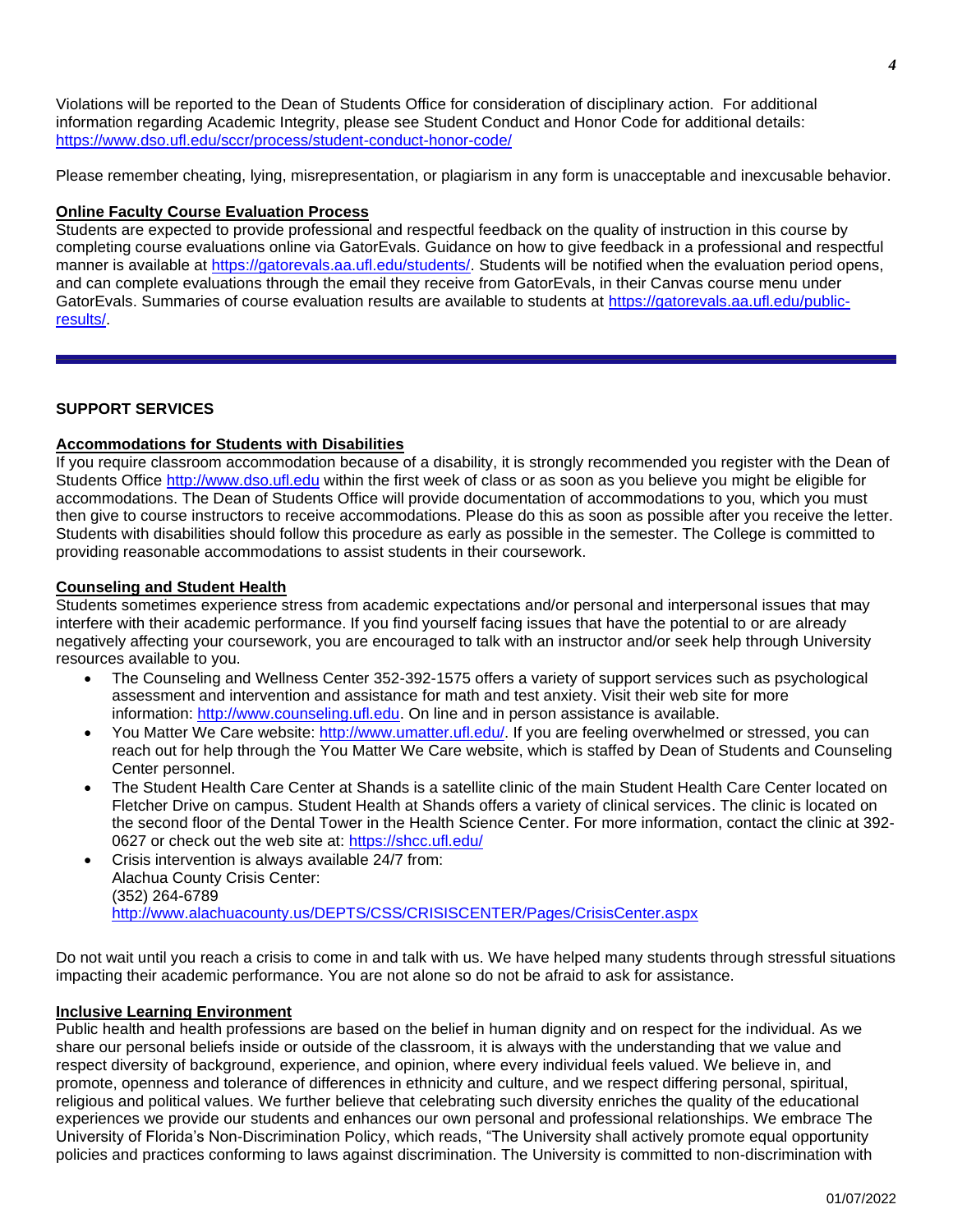respect to race, creed, color, religion, age, disability, sex, sexual orientation, gender identity and expression, marital status, national origin, political opinions or affiliations, genetic information and veteran status as protected under the Vietnam Era Veterans' Readjustment Assistance Act." If you have questions or concerns about your rights and responsibilities for inclusive learning environment, please see your instructor or refer to the Office of Multicultural & Diversity Affairs website: [www.multicultural.ufl.edu](http://www.multicultural.ufl.edu/)

# **Professionalism and COVID**

As students pursuing a path in the health professions or public health, it is crucial to demonstrate professional behaviors that reflect integrity and commitment to the health of patients, fellow health professionals, and to populations we serve. To accomplish this, a strong responsibility for the well-being of others must be evident in our decisions, along with accountability for our actions. Professionalism in the health disciplines requires adherence to high standards of conduct that begin long before graduation. This is particularly true during times of health emergencies such as the COVID pandemic, given our professional habits can have a direct impact upon the health of persons entrusted to us.

If you are not vaccinated, get vaccinated. Vaccines are readily available at no cost and have been demonstrated to be safe and effective against the COVID-19 virus. Visit this link for details on where to get your shot, including options that do not require an appointment: [https://coronavirus.ufhealth.org/vaccinations/vaccine-availability/.](https://coronavirus.ufhealth.org/vaccinations/vaccine-availability/) Students who receive the first dose of the vaccine somewhere off-campus and/or outside of Gainesville can still receive their second dose on campus.

In response to COVID-19, the following professional practices are in place to maintain your learning environment, to enhance the safety of our in-classroom interactions, and to protect the health and safety of ourselves, our patients, our neighbors, and our loved ones.

- You are required to wear approved face coverings at all times while in Health Science Center classrooms and within Health Science Center buildings even if you are vaccinated.
- If you are sick, stay home and self-quarantine. Please visit the UF Health Screen, Test & Protect website about next steps, retake the questionnaire and schedule your test for no sooner than 24 hours after your symptoms began. Please call your primary care provider if you are ill and need immediate care or the UF Student Health Care Center at 352-392-1161 (or email [covid@shcc.ufl.edu\)](mailto:covid@shcc.ufl.edu) to be evaluated for testing and to receive further instructions about returning to campus. UF Health Screen, Test & Protect offers guidance when you are sick, have been exposed to someone who has tested positive or have tested positive yourself. Visit the UF Health Screen, Test & Protect website for more information.
- Continue to follow healthy habits, including best practices like frequent hand washing.
- Avoid crowded places (including gatherings/parties with more than 10 people)

Sanitizing supplies are available in the classroom if you wish to wipe down your desks prior to sitting down and at the end of the class. Hand sanitizing stations will be located in every classroom.

Course materials will be provided to you with an excused absence, and you will be given a reasonable amount of time to make up work. If you are withheld from campus by the Department of Health through Screen, Test & Protect you are not permitted to use any on campus facilities. Students attempting to attend campus activities when withheld from campus will be referred to the Dean of Students Office.

Continue to regularly visit coronavirus.UFHealth.org and coronavirus.ufl.edu for up-to-date information about COVID-19 and vaccination.

#### COVID-19 SYMPTOMS

See [https://www.cdc.gov/coronavirus/2019-ncov/symptoms-testing/symptoms.html](https://urldefense.proofpoint.com/v2/url?u=https-3A__www.cdc.gov_coronavirus_2019-2Dncov_symptoms-2Dtesting_symptoms.html&d=DwQFAg&c=sJ6xIWYx-zLMB3EPkvcnVg&r=HOjB3wTc1VPyCvfz9btY7aQp_Le9OSY54oiEJY0crMQ&m=tmgjHs9psTsqwvOy0tOSftheosnuJHVGDhw8tEu6wUY&s=zMP9zJDHdeaqLsPio6bxrfMrKmXjgl4LlgeBwKDT3Y4&e=) for information about COVID-19 symptoms, which may include fever, cough, shortness of breath or difficulty breathing, fatigue, chills, muscle or body aches, headache, sore throat, congestion or runny nose, nausea or vomiting, diarrhea, and loss of taste or smell.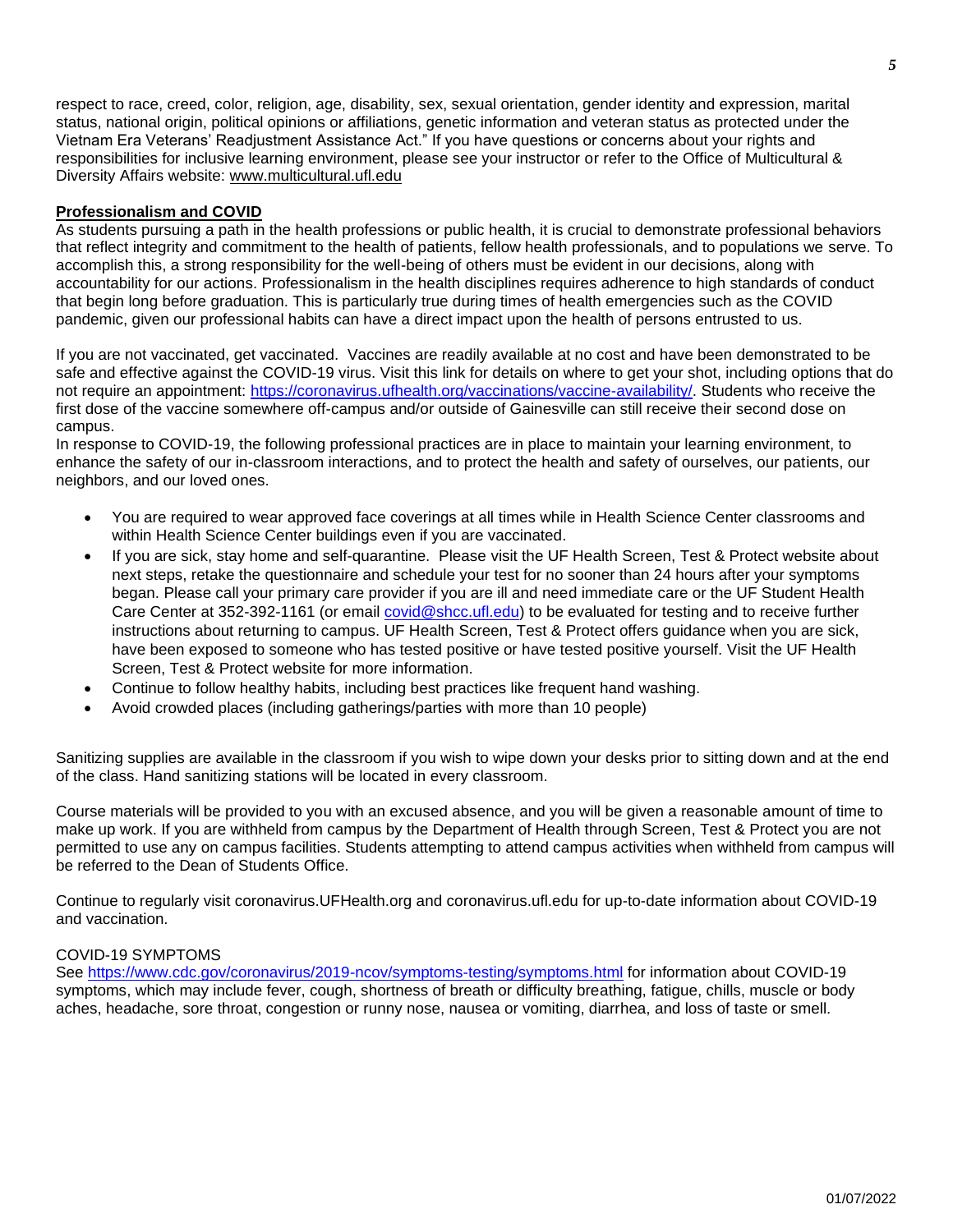# **Class Schedule**

Tuesdays 3-6, Communicore C1-003

\_\_\_\_\_\_\_\_\_\_\_\_\_\_\_\_\_\_\_\_\_\_\_\_\_\_\_\_\_\_\_\_\_\_\_\_\_\_\_\_\_\_\_\_\_\_\_\_\_\_\_\_\_\_\_\_\_\_\_\_\_\_\_\_\_\_\_\_\_\_\_\_\_\_\_\_\_\_\_\_\_\_\_\_\_\_\_\_\_

| <b>Jan 11</b><br>3:00-3:30<br>3:30-4:30<br>4:45-5:45                 | <b>Introduction and Neuroanatomy Primer</b><br><b>Syllabus Review</b><br>Course Introduction<br>Neuroanatomy Primer                                                                                                                                      | Hamlet/Price, PhD<br>Hamlet/Price, PhD<br>Tanner, PhD    | H&V Chapter 1, Introduction<br>Blumenfeld 2018, Chapter 2     |
|----------------------------------------------------------------------|----------------------------------------------------------------------------------------------------------------------------------------------------------------------------------------------------------------------------------------------------------|----------------------------------------------------------|---------------------------------------------------------------|
| January 18:<br>3:00-3:30<br>3:30-4:30<br>4:45-5:45<br>5:45-6:00      | Memory & Amnesia, Human and Translational Approaches<br>Class Intro<br>The Human Amnesias<br>Animal Models of Memory Loss Tom Foster, PhD<br>Quiz 1                                                                                                      | Hamlet/Price, PhD<br>Bauer, PhD                          | Bauer & Asken (2018)<br>McQuail (2021)                        |
| January 25:<br>3:00-3:30<br>3:30-5:45<br>5:45-6:00                   | Aphasia & Apraxia<br>Class Intro<br>The Classic Aphasias &<br>Apraxias - a disorder of tool use<br>Quiz 2                                                                                                                                                | Hamlet/Price, PhD<br>Heilman, MD                         | Heilman (2006)<br>Dronkers (2017)<br>H&V, Chapter 10, Apraxia |
| February 1:                                                          | <b>No class</b>                                                                                                                                                                                                                                          |                                                          |                                                               |
| February 8:<br>3:00-3:30<br>$3:30-5:45$<br>5:45-6:00                 | Clinical Syndromes of Alzheimer's Disease and AD Research Efforts<br>Class Intro<br>AD Overview &<br>Research Update<br>Quiz 3                                                                                                                           | Hamlet/Price, PhD<br>Nick Doher, DO                      | Bondi (2017)<br>Jack (2018)                                   |
| February 15:<br>3:00-3:30<br>$3:30 - 4:30$<br>4:45-5:45<br>5:45-6:00 | <b>Epilepsy Syndromes and WADA</b><br>Class Intro<br><b>Epilepsy Syndromes</b><br>WADA, laterality, and beyond<br>Quiz 4                                                                                                                                 | Hamlet/Price, PhD<br>Bruzzone Giraldez, MD<br>Abel, PsyD | Sirven (2015)<br>Hermann (2017)                               |
| February 22:<br>3:00-3:30<br>3:30-4:30<br>4:45-5:45<br>5:45-6:00     | <b>Visual Cognition, Neglect and Visual Agnosia</b><br>Class Intro<br>Visual Agnosia<br>Neglect<br>Quiz 5                                                                                                                                                | Hamlet/Price, PhD<br>Bauer, PhD<br>Heilman, MD           | Bauer (in press)<br>H&V Chapter 12, Neglect                   |
| March 1:<br>3:00-3:30<br>3:30-4:30<br>4:45-5:45<br>5:45-6:00         | Neuroplasticity, Cognitive Training, and Rehabilitation<br>Class Intro<br>Cognitive Training & Rehab<br>Neuromodulation Approaches<br>Quiz 6<br>TAKE HOME EXAM (covers first 7 classes) distributed at the end of class. Due Tuesday March 8, by 6pm EST | Hamlet/Price, PhD<br>Hamlet, PhD<br>Woods, PhD           | <b>TBD</b><br><b>TBD</b>                                      |

# **March 8: No class – Spring Break; Midterm is due by 6pm**